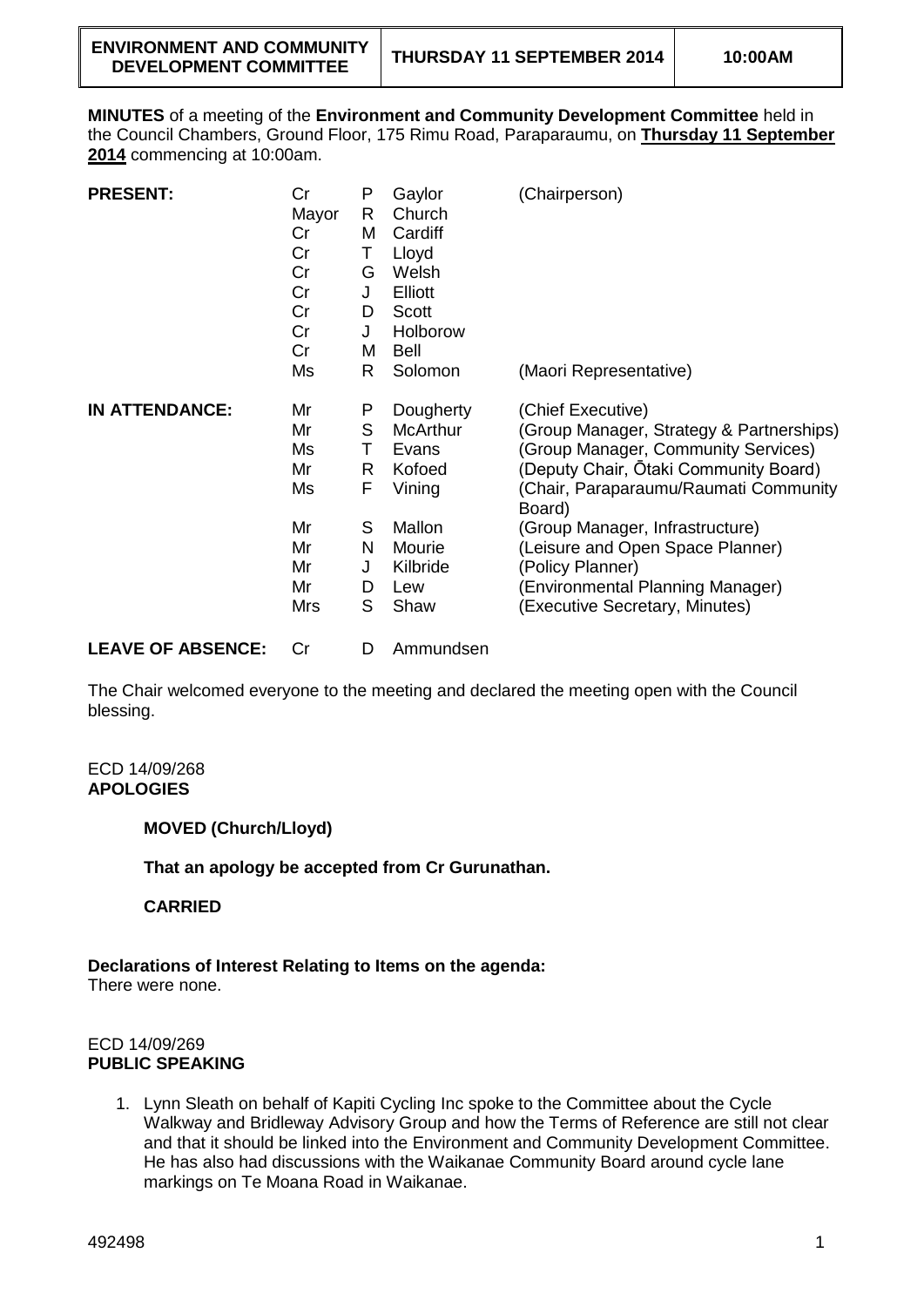2. Cr David Scott advised the Committee that he is no longer a Council representative on the Kapiti Community Centre Management Committee. He also gave a summary on the Sport Wellington event that he attended on Sport in the Wellington Region.

## **CHAIRPERSON'S/MEMBERS' BUSINESS**

### **(a) Public Speaking time responses**

Council Staff will be reviewing the CWB Advisory Group's Terms of Reference and will report back to the next Environment and Community Development Committee meeting. They will also be looking at how feedback is reported back to the group.This will also be added to the matters under action.

### **(b) Leave of Absence**

### **MOVED (Scott/Church)**

**That a leave of absence be granted to Cr Bell for the ECD Additional meeting this afternoon and for the Appeals Hearing Committee on Tuesday 16 September 2014.**

**That a leave of absence be granted to Cr Gaylor for the Appeals Hearing Committee on Tuesday 16 September 2014.**

**CARRIED**

### **(c) Matters of an Urgent Nature**

There were no matters of urgent nature.

### ECD 14/09/270 **APPROVAL OF GREATER WELLINGTON REGIONAL COUNCIL'S WAIKANAE RIVER ENVIRONMENTAL STRATEGY (SP-14-1206)**

Stephen McArthur, Group Manager of Strategy & Partnerships spoke to this report.

# **MOVED (Elliott/Cardiff)**

**That the Environment and Community Development Committee receives and endorses the 2014 Waikanae River Environmental Strategy.**

**That the Environment and Community Development Committee Chair be formally authorised to sign the 2014 Waikanae River Environmental Strategy on behalf of Council.** 

**CARRIED**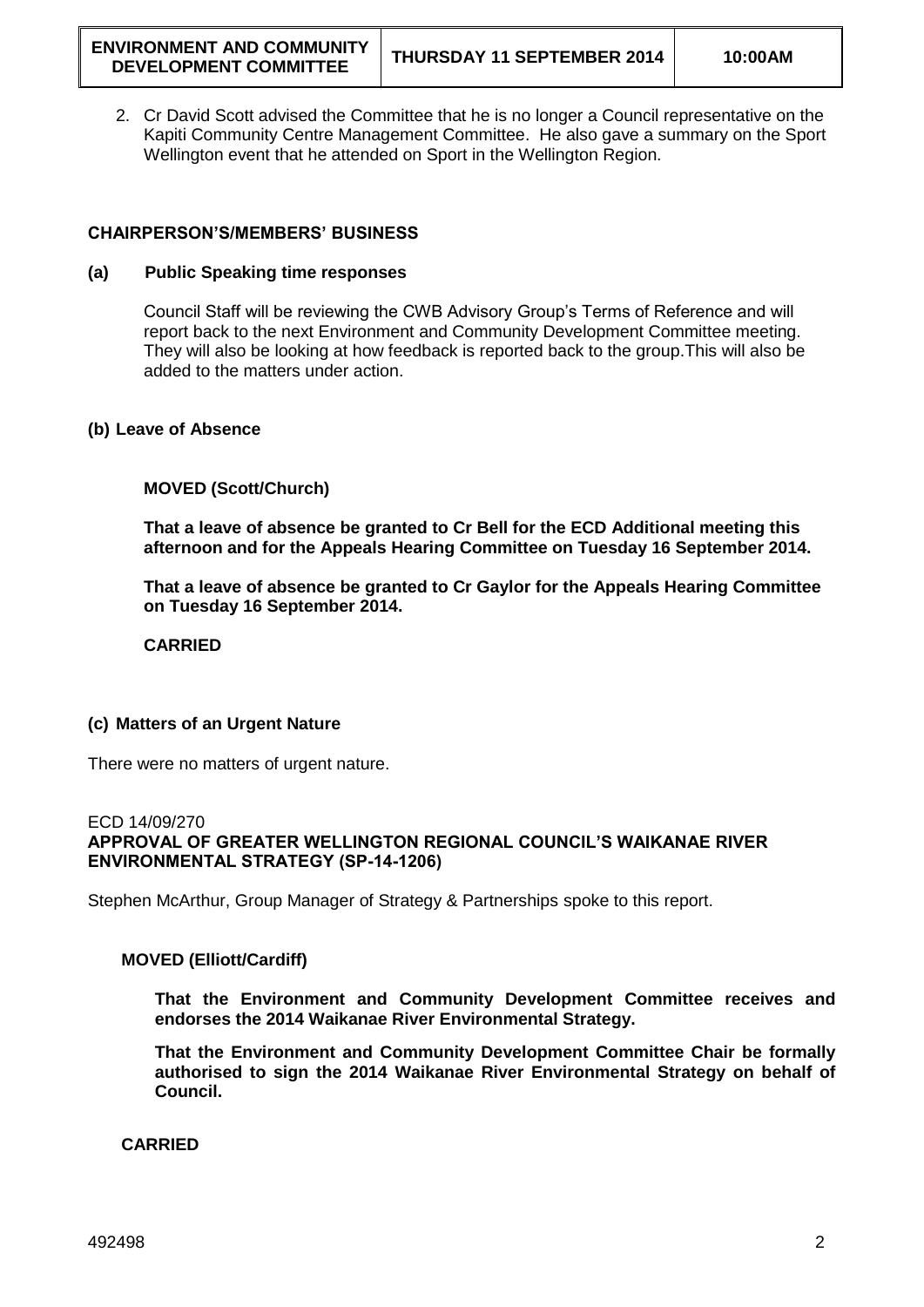### ECD 14/09/271

**LEASE CONCESSION TO OCCUPY LAND AT WEKA PARK, KAPITI COAST PIPES AND DRUMS (INC) (CS-12-759)**

## **MOVED (Cardiff/Scott)**

**That the Committee authorises Council to enter into a concession for 10 years with two further 10 year rights of renewal, commencing 01 November 2014 with Kapiti Coast Pipes and Drums (Inc), for the land at Weka Park shown in Appendix 2 to report CS-12-759 at an annual rental set by the Council in the Long Term Plan or Annual Plan.**

# **CARRIED**

## ECD 14/09/272

**LEASE CONCESSION TO OCCUPY LAND AT WAIKANAE PARK, WAIKANAE WRESTLING CLUB (CS-12-762)**

### **MOVED (Bell/Cardiff)**

**That the Committee authorises Council to enter into a concession for 10 years with two further 10 year rights of renewal, commencing 01 April 2014 with Waikanae Wrestling Club, for the land at Waikanae Park shown in Appendix 3 to report CS-12- 762 at an annual rental set by the Council in the Long Term Plan or Annual Plan.**

**CARRIED**

## ECD 14/09/273 **LEASE CONCESSION TO OCCUPY LAND WESLEY KNIGHT PARK, PARAPARAUMU BEACH BOWLING CLUB (CS-14-117)**

### **MOVED (Bell/Holborow)**

**That the Committee authorises Council to enter into a concession for 10 years with two further 10 year rights of renewal, commencing 01 August 2014 with the Paraparaumu Beach Bowling Club, for land at Wesley Knight Park shown in Appendix 2 to report CS-14-1117 at an annual rental set by the Council in the Long Term Plan or Annual Plan.**

**CARRIED**